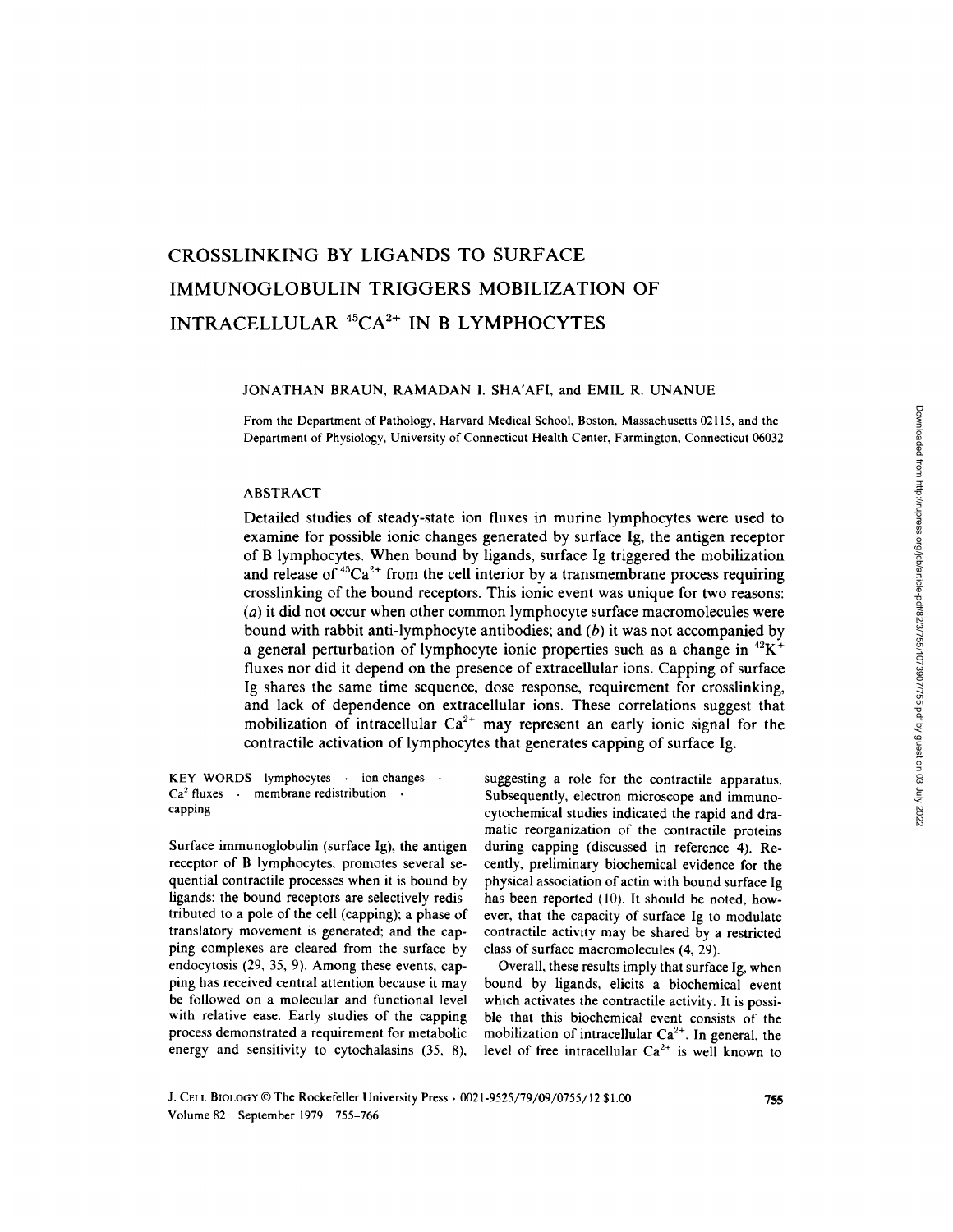play a crucial role in regulating contractile activity. Although capping can occur in the absence of extracellular  $Ca^{2+}$  (29), two experiments suggest that this ion regulates the capping process. First, calcium ionophores inhibit capping or disperse caps of surface Ig in a process requiring external  $Ca<sup>2+</sup>$  and metabolic energy. These agents may act by inducing hypercontraction of microfilaments, an interpretation supported by immunofluorescence (5) and electron microscope (15) studies which reveal the presence of coarse, myosin-containing aggregates or dense accumulations of subplasmalemmal microfilaments. Second, local anesthetics also stop capping or disperse capping surface Ig in an energy-independent fashion (28), perhaps by the capacity of these drugs to competitively inhibit  $Ca^{2+}$ -dependent processes (30), such as the linkage of the contractile apparatus to surface Ig (5). This view is supported by the partial reversal of drug action by increasing concentrations of extracellular  $Ca^{2+}$  and by the drug-induced dispersion of cap-associated myosin.

To test whether  $Ca^{2+}$  may have a physiological role in Ig capping, we have directly studied the properties of exchangeable calcium in lymphocytes using  ${}^{45}Ca^{2+}$ . We also describe two experiments examining the role of other ions in capping:  $(a)$  the effect of removal of extracellular ions on capping;  $(b)$  the influence of anti-Ig on the fluxes capping; (*b*) the influence of anti-ig on the fluxes<br>of  $^{42}$ K<sup>+</sup>. Both these experiments suggest that release of  ${}^{45}Ca^{2+}$  may be the original ionic response triggered by ligands to surface Ig.

### MATERIALS AND METHODS

### Cells

All cells were obtained from 2- to 3-mo-old A/St mice (West Seneca, Buffalo, N. Y.) and purified by Ficoll-Hypaque centrifugation. Except where indicated, unfractionated splenic lymphocytes were used . Preparations rich in splenic T cells were obtained by passing whole spleen cells through a nylon-wool column (17) followed by Ficoll-Hypaque centrifugation to remove erythrocytes. All cell suspensions contained >95% viable erythrocytes as judged by trypan-blue exclusion.

In one experiment the spleen cells were depleted of T lymphocytes by treatment with <sup>1</sup> :10 dilution of anti-Thy-1.2 for 1 h at 4°C. Cells were then rinsed and resuspended in complement (rabbit serum previously adsorbed with  $10^8$  spleen cells/ml serum) and incubated for 45 min at 37°C . Dead cells were removed by Ficoll-Hypaque contrifugation. Before treatment, 60% spleen cells were T lymphocytes as judged by negative staining with fluorescein-conjugated anti-1g; after treatment, the fraction of T lymphocytes was 10%.

### Media

A modified Hanks's balanced salt solution (hereafter designated as "medium") was used in all experiments: 137 mM NaCl, 5.2 mM KCl, 0.8 mM  $MgCl<sub>2</sub>$ , 6 mM Dglucose, <sup>10</sup> mM N-2-hydroxyethylpiperazine-N'-2 ethane sulfonic acid (HEPES) buffer (Sigma Chemical Co., St. Louis, Mo.), 0.5 mg/ml bovine serum albumin (Sigma), at pH 7.2 . Divalent anions were excluded from this medium to permit experiments with LaCl<sub>3</sub>; their absence did not reduce cell viability even after 6 h in culture. In some experiments, NaCl was replaced by equimolar KCI or choline chloride (Sigma), and bovine serum albumin was deleted

### Reagents

LaCl<sub>3</sub> was obtained from Pflatz and Bauer, Stamford, Conn. New England Nuclear, Boston, Mass., was the supplier for  ${}^{45}CaCl_2$  (20 Ci/g) and  ${}^{45}KCl$  (5 Ci/g) and typically used at concentrations of  $2 \mu \text{Ci/ml}$  and  $40 \mu \text{Ci}$ ml, respectively.

### Antisera

(a) Non-immune rabbit IgG (RGG): RGG was prepared from serum of non-immune rabbits using DE-52 ion exchange chromatography (Pharmacia Fine Chemicals, Uppsala, Sweden).

(b) Anti-Ig: the polyspecific rabbit anti-mouse immunoglobulin antibody was the same preparation used in past studies  $(27)$ ; the IgG fraction was purified by ion exchange chromatography. Fab'<sub>2</sub>-anti-Ig was prepared from the same material by pepsin digestion and Sephadex G-100 chromatography. In one case, anti-Ig activity was removed by exhaustive adsorption with Sepharose 4B-coupled mouse Ig . After adsorption, no antibody activity could be detected by Ouchterlony against mouse serum or against purified myeloma Ig (IgM, IgG<sub>1</sub>, IgG<sub>2a</sub>,  $IgG_{2b}$ ).

Monovalent Fab'-anti-Ig was prepared from the unabsorbed Fab'<sub>2</sub>-anti-Ig described above by treatment with 2-mercaptoethanol and iodoacetamide. The alkylated Fab' fragments were purified by Sephadex G-100 chromatography .

 $(c)$  Anti-IgM: rabbit anti-mouse IgM was prepared and characterized previously (4). It was specific for mu heavy chain and had been exhaustively absorbed with mouse IgG to remove any possible anti-Fab specificities . The IgG fraction was prepared by ion exchange chromatography.

 $(d)$  Anti-lymphocyte antibodies: rabbit anti-lymphocyte antibody was prepared by repeated immunization with mouse lymphocytes (36) . An IgG fraction was obtained by sequential precipitation with 50, 40, and 35% ammonium sulfate.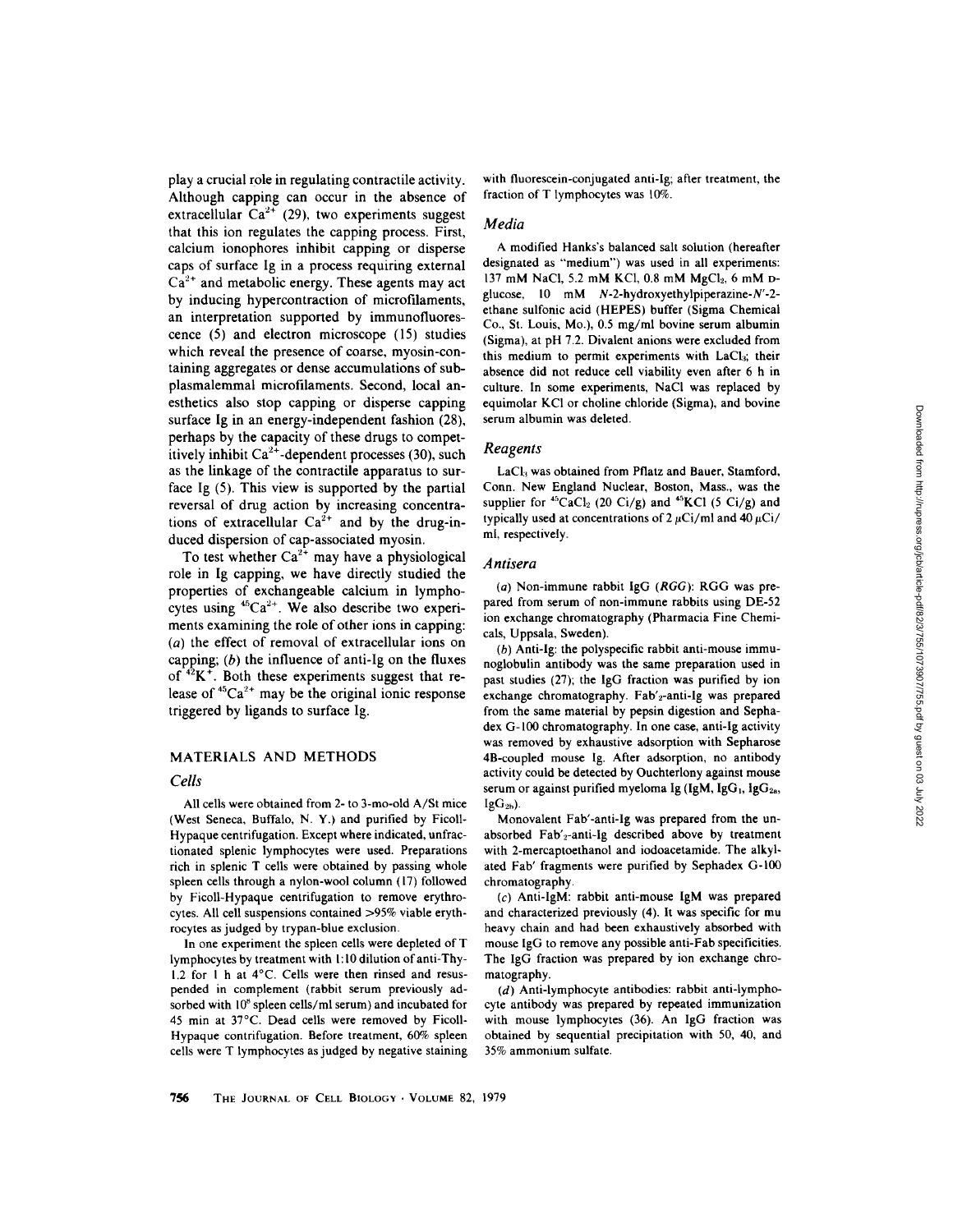(e) Anti-rabbit IgG: goat-anti-rabbit IgG antibodies were prepared by immunization with rabbit IgG and were characterized previously (4). The IgG fraction was prepared by ion exchange chromatography.

(f) Non-immune goat IgG: non-immune goat IgG was prepared from serum of non-immune animals (a gift of L. K. Gordon, Sidney Farber Cancer Institute, Boston, Mass.) by sequential precipitation with 50 and  $40\%$ ammonium sulfate.

All antibodies were dialyzed against the medium and spun at 12,500 for 15 min immediately before use.

#### Experimental Design

The purpose of these experiments was to determine whether antibodies to surface Ig trigger a change in the amount of cell-associated calcium. To test for  $Ca<sup>2+</sup>$ fluxes, the experimental approach was to use  ${}^{45}Ca^{2+}$  as a tracer isotope. Cells first were suspended at  $1 \times 10^7$ /ml in siliconized flasks and preequilibrated at  $37^{\circ}$ C on a rotary shaker at 90 rpm for 60 min. No effect of cell concentration was seen between  $1 \times 10^{6}$ /ml and  $1.5 \times$  $10<sup>7</sup>/ml$ ; however, preequilibration was necessary to obtain accurate measurements of the cell response, presumably by allowing cells to achieve a steady-state distribution of intracellular ions (20). So that the final change in cell concentration would be  $\lt 5\%$ , <sup>45</sup>Ca<sup>2+</sup> and other reagents were added as concentrated solutions in a small volume. Except where noted, all experiments were performed at 37°C.

For all three manipulations described below, the amount of cell-associated label was determined by a rapid, precise assay described previously (11) with slight modifications. Triplicate 0.2-ml aliquots were sampled, each layered over 0.15-ml silicon oil (Versilube, Hartwick Company, Boston, Mass .) in 0.5-ml microfuge tubes, and spun for 30 s in an Eppendorf microfuge at  $12,500$  g. This centrifugation allowed rapid separation of cells from extracellular label by excluding the aqueous medium from the cell pellet. Pellet-containing tips were amputated and placed in scintillation vials containing 2 ml of Omnifluor with 5% Protosol (New England Nuclear). The vials were capped, incubated overnight at room temperature to allow solubilization of the cell pellet, and counted in a Beckman scintillation counter (Beckman Instruments, Inc., Spinco Div., Palo Alto, Calif.).

The volume of extracellular medium trapped by this method was estimated using [<sup>3</sup>H]inulin and found to be 0.5  $\mu$ l. (Using this value, the typical amount of trapped extracellular label was 800 cpm/pellet when medium contained 2  $\mu$ Ci/ml of <sup>45</sup>Ca.) Parallel experiments demonstrated that this volume was unaltered in cells treated with the various test reagents.

Three types of measurements were performed: (a) calcium influx; the rate of  $45Ca^{2+}$  uptake was determined by simultaneously adding  ${}^{45}Ca^{2+}$  and the test reagent to the cell suspension, then withdrawing aliquots at various

times to determine the amount of cell-associated label.  $(b)$  Exchangeable pool size; the effect of test reagents on the size of the exchangeable pool was measured in cells which were incubated for 150 min with  ${}^{45}Ca^{2+}$  (at which time  $45Ca^{2+}$  had fully equilibrated with the exchangeable calcium pool; see Results), then treated with the reagents while still in medium containing  ${}^{45}Ca^{2+}$ . Because no net exchange of label occurs at equilibrium, any change in the amount of cell-associated label induced by the reagents represents a change in the exchangeable pool size. (c) Calcium efflux; the rate of  $45Ca^{2+}$  efflux was determined in cells equilibrated with  $45Ca^{2+}$  by removing extracellular label in a rapid series of centrifugations using the Eppendorf microfuge as described by Naccache et al. (20); this procedure was complete in  $\sim$ 5 min. The cells were then resuspended at the original cell concentration in flasks containing medium with the appropriate reagent; aliquots were withdrawn at various times after the placement of cells into this medium.

### Steady-State Exchange Rates

The steady-state unidirectional exchange rates were estimated by standard two-compartmental analysis (34) according to the relationship

$$
\ln\left(1-\frac{N}{N\infty}\right)=-kt,
$$

in which k is the rate constant and N and N $\infty$  refer to the concentration of label in cells at a given time and at equilibrium, respectively. The theory of this analysis and its application to leukocytes has been described previously (20).

### RESULTS

#### Capping Does Not Require Extracellular Ions

The role of ions in capping of surface Ig was first tested by determining whether capping required the presence of extracellular  $Ca^{2+}$ , Na<sup>+</sup>, K<sup>+</sup>, and Cl<sup>-</sup>. Cells were incubated with medium in which NaCl (137 mM) had been replaced by equimolar choline choride or KCI, thereby grossly altering the normal transmembrane gradients of  $Na<sup>+</sup>$  and  $K<sup>+</sup>$ . The cells then were labeled with fluorescein-anti-Ig and incubated at 20'C to promote capping  $(Fig. 1)$ . The capping reaction was studied at 20'C because, at this temperature, small changes in kinetics can be better appreciated than at 37°C, where the reaction is exceedingly fast.

The rate and extent of capping was not significantly altered by these media. Furthermore, capping proceeded normally with cells equilibrated in isotonic dextrose lacking all extracellular ions. Therefore, the presence of extracellular ions (and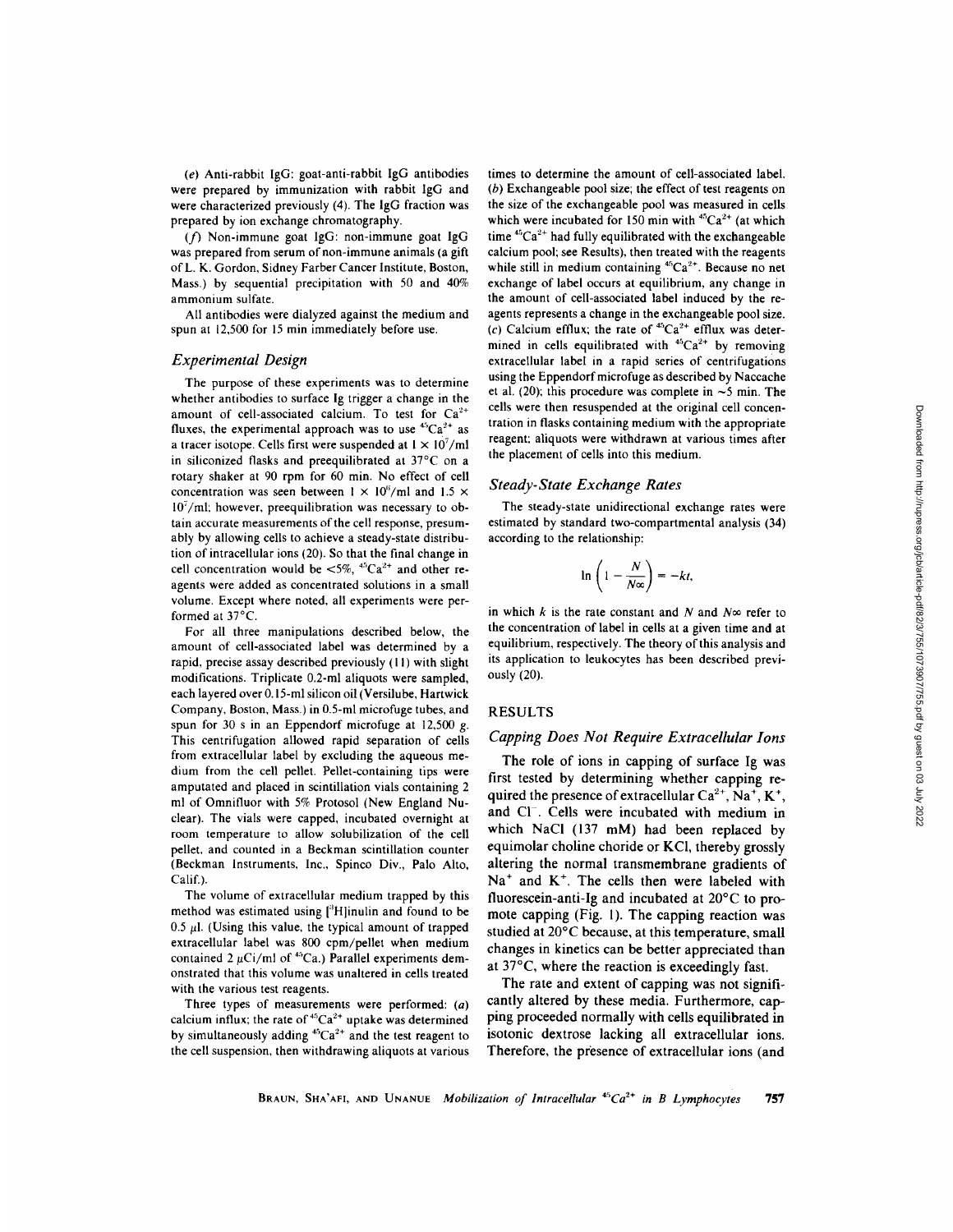

FIGURE 1 Effect of extracellular ions on capping: Lymphocytes were preincubated for 30 min at 20°C with medium in which NaCI was replaced by equi-molar choline chloride (O----0) or KCI ("-") ; in one group, the medium was a solution of isotonic dextrose containing no ions or protein  $(\triangle \rightarrow \triangle)$ . The cells were then chilled to 4°C, stained for 30 min with a fluorescein-anti-Ig, rinsed in the appropriate medium, and incubated for the indicated times at 20°C . The reaction was stopped with equal volume of 2% paraformaldehyde in the appropriate medium, and the fraction of capped cells among Ig-positive cells was determined using a Leitz fluorescence microscope with epiillumination.

inferentially the stimulation of ion influx) did not appear necessary for triggering the capping process.

# Anti-Ig Reduces the Size of the Exchangeable  $Ca^{2+}$  Pool

The effect of bound surface Ig on unidirectional  ${}^{45}Ca^{2+}$  exchange was studied by measuring the rates of  $45Ca^{2+}$  influx and efflux in the absence or presence of anti-Ig. The rate of  $45Ca^{2+}$  uptake was determined by preequilibrating cells in medium containing various concentrations of extracellular  $Ca^{2+}$ , then adding <sup>45</sup>Ca<sup>2+</sup> (2  $\mu$ C/ml) and withdrawing aliquots of the cell suspension at different times for measurement of cell-associated  $45Ca^{2+}$ (Fig. 2). Uptake of  $45Ca^{2+}$  followed first-order kinetics with a half-time of  $\sim$ 36 min and was essentially complete within 150 min (Fig. 2, inset); this rate was only slightly affected by external  $Ca^{2+}$  concentration. (The initial amount of  ${}^{45}Ca^{2+}$ associated with cell pellets represents the small volume of extracellular medium trapped by the



FIGURE 2 Uptake of  $45Ca^{2+}$ : Lymphocytes were preincubated for 60 min in medium containing:  $(a)$  no added  $Ca^{2+}$  (estimated at 0.01 mM); (b) 0.2 mM  $Ca^{2+}$ ; (c) 2.0 mM Ca<sup>2+</sup>. Then, <sup>45</sup>Ca<sup>2+</sup> was added together with anti-Ig  $(200 \,\mu$ g/ml) or an equal volume of medium, and samples were withdrawn at indicated times to determine amounts of cell-associated  ${}^{45}Ca^{2+}$  as described in Materials and Methods. Medium:  $\bullet$   $\bullet$ ; anti-Ig:  $\circ$  - O. Insets: unidirectional rate constants were determined by plotting values for  ${}^{45}Ca^{2+}$  uptake in lymphocytes treated with medium alone using the relationship described in Materials and Methods. The rate constants observed in this experiment were nearly identical to those found in three or more different experiments. The range of values between different experiments was  $<$ 0.002 min<sup>-1</sup>.

cells [see Materials and Methods].) No effect of anti-Ig could be measured on the rate of  $45Ca^{2+}$ uptake regardless of external  $Ca^{2+}$  concentration, suggesting that anti-Ig did not obviously alter cell permeability to  $Ca^{2+}$ 

The rate of  $45Ca^{2+}$  efflux was tested in cells equilibrated in  $45Ca^{2+}$  for 150 min, rinsed, and placed in medium without label to measure the rate of  ${}^{45}Ca^{2+}$  release (Fig. 3). The rate of  ${}^{45}Ca^{2+}$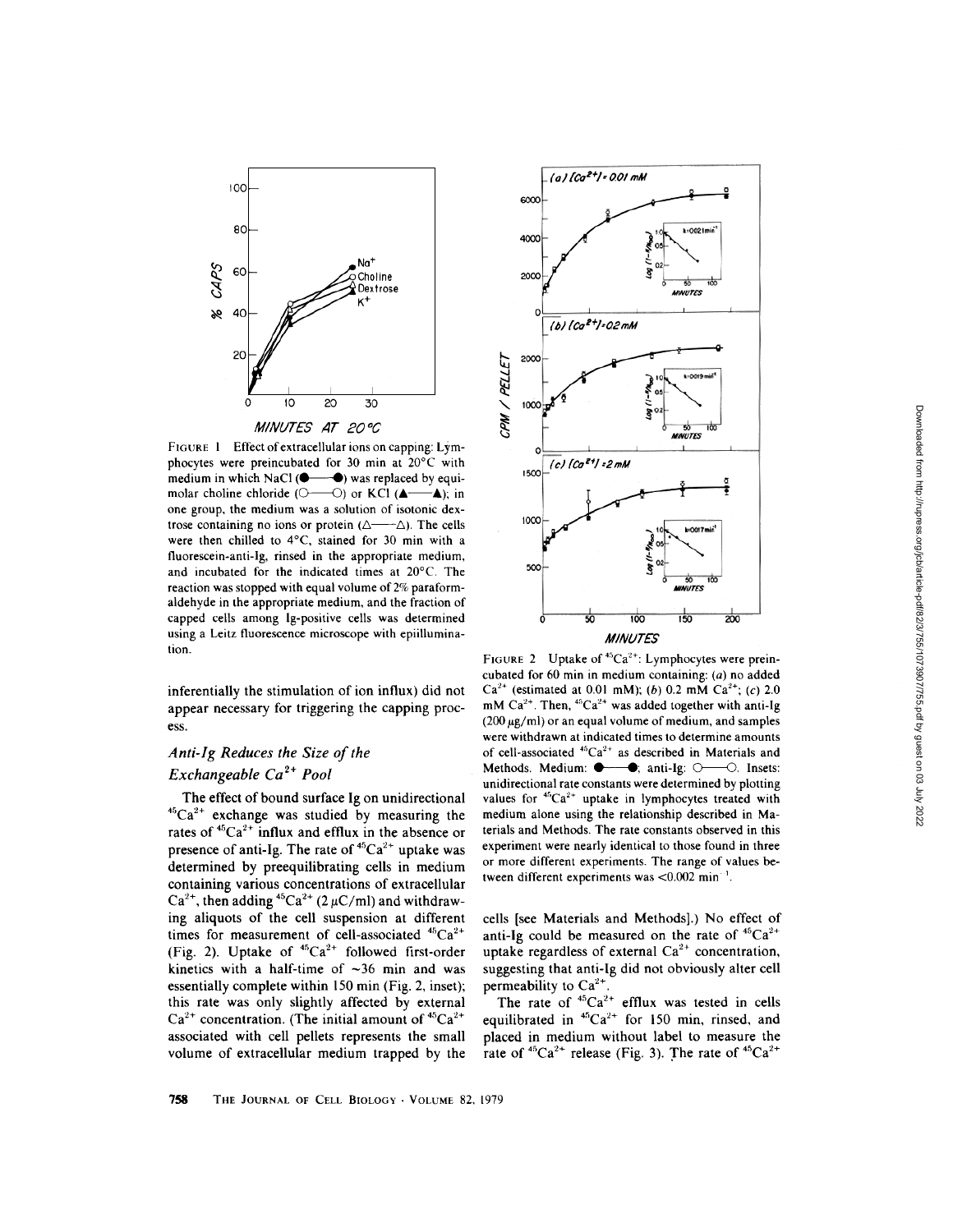

FIGURE 3 Efflux of  $45Ca^{2+}$ : Lymphocytes were equilibrated for 150 min with  ${}^{45}Ca^{2+}$  in medium containing: (a) no added Ca<sup>2+</sup>; (b) 0.2 mM Ca<sup>2+</sup>; or (c) 2.0 mM Ca<sup>2+</sup>. Cells were rinsed, placed in  $37^{\circ}$ C medium lacking  $45Ca^{2+}$  $(t = 0$  min), after which anti-Ig (200  $\mu$ g/ml), normal rabbit IgG (200  $\mu$ g/ml), or equal volume of medium was added ( $t = 2$  min); and samples were withdrawn at indicated times to determine amounts of cell-associated  $^{45}Ca^{2+}$ . Medium:  $\bullet$   $\bullet$ ; normal rabbit IgG:  $\bullet$   $\bullet$ ; anti-Ig: O-O. Insets: Unidirectional rate constants were determined as in Fig. 2.

release closely resembled first-order kinetics predicted by closed two-compartmental analysis with a half-time of  $\sim$ 45 min (Fig. 3, insets). The appearance of  ${}^{45}Ca^{2+}$  in the supernates paralleled exactly its disappearance from cell pellets. The rate of efflux was similar over <sup>a</sup> wide range of extracellular  $Ca^{2+}$  concentrations, suggesting that the rate-limiting step in  ${}^{45}Ca^{2+}$  efflux was the same regardless of the concentration gradient across the membrane. When anti-Ig was added at the beginning of the efflux period, an abrupt release of 20-  $30\%$  of cell-associated  $45Ca^{2+}$  occurred with 2 min (earliest time tested). The relative  ${}^{45}Ca^{2+}$  release induced by anti-Ig was not dependent on the concentration of extracellular  $Ca^{2+}$ , indicating that the magnitude of the  $Ca^{2+}$  gradient was not an important feature of the response.

The apparent release of  $45Ca^{2+}$  induced by anti-Ig was further tested by measuring the effect of anti-Ig on the relative size of the exchangeable  $Ca<sup>2+</sup>$  pool. Cells were equilibrated for 150 min with  $45Ca^{2+}$ , then treated with anti-Ig while still in the presence of  ${}^{45}Ca^{2+}$  and sampled at various times to determine the amount of cell-associated  ${}^{45}Ca^{2+}$  (Fig. 4). Anti-Ig induced a rapid release of cell-associated  $45Ca^{2+}$  which was quantitatively similar to that measured during  ${}^{45}Ca^{2+}$  efflux; the release occurred within <sup>5</sup> min (earliest time tested) and persisted for  $>3$  h (longer than the time required for  ${}^{45}Ca^{2+}$  equilibration). The same relative amount of  ${}^{45}Ca^{2+}$  was released by cells regardless of extracellular  $Ca^{2+}$  concentration, again suggesting that the primary effect of anti-Ig was mobilization of cell-associated  ${}^{45}Ca^{2+}$  rather than a change in cell permeability to  $Ca^{2+}$ .

# The Capacity of Bound Surface Ig to Mobilize Cell-Associated  ${}^{45}Ca<sup>2+</sup>$  Is Specific and Selective

We next determined whether anti-Ig induced the release of  ${}^{45}Ca^{2+}$  by binding to surface Ig of B cells. We first compared the responsiveness of fractionated lymphocyte populations depleted or enriched for the subpopulation bearing surface Ig. Splenic T lymphocytes or thymocytes, two subpopulations which lack surface Ig, did not respond to anti-Ig, even though unseparated splenic lymphocytes (containing both B and T lymphocytes) from the same animals gave a typical  $45Ca^{2+}$  release (Fig. 5). Conversely, splenic B lymphocytes (the subpopulation which expresses surface Ig) obtained by depletion of T cells using anti-Thy-<sup>1</sup> .2 plus complement retained their responsiveness to anti-Ig (Table I).

The requirement for antibody activity to surface Ig was demonstrated by use of  $Fab'_{2}$ -anti-Ig in which the effect of anti-Ig was dose dependent and was lost upon removal of anti-Ig activity (Fig. 6). Because Fab'<sub>2</sub>-anti-Ig does not bind to the B-cell Fc receptor, we also concluded that the effects of the antibody did not involve direct interaction with the Fc receptor. Fig. 6 also shows that purified anti-IgM antibodies (which recognize one of the isotypes of surface Ig) have results similar to those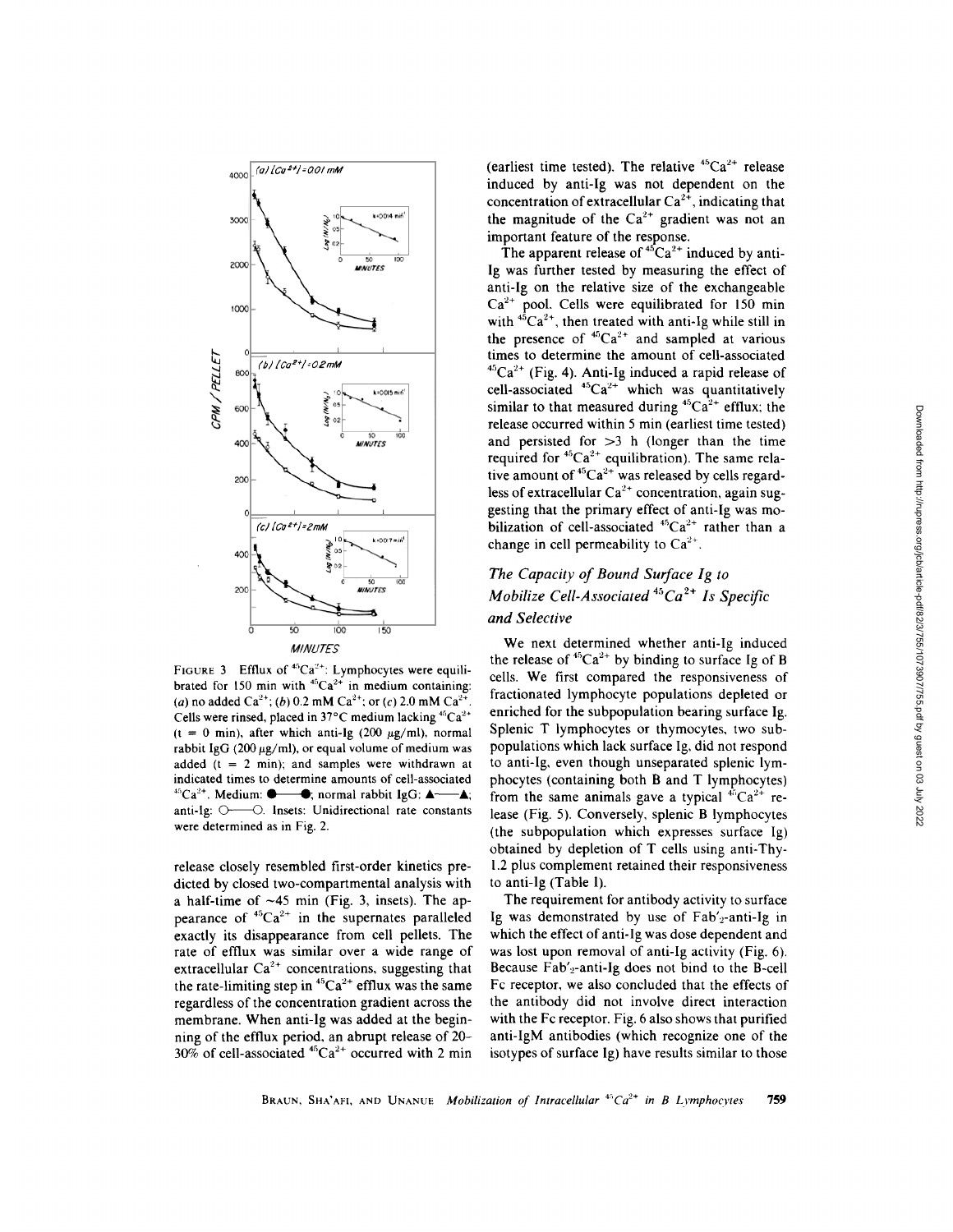found with polyspecific anti-Ig.

In a related experiment, antilymphocyte antibodies did not elicit  ${}^{45}Ca^{2+}$  release even at a concentration 20 times greater than that required to induce capping (Fig. 6). Because these antibodies recognize a wide variety of lymphocyte surface macromolecules, the result indicates that the capacity to induce  $45Ca^{2+}$  release is not a general property of bound surface macromolecules.

### Requirement for Crosslinking of Surface Ig

In what configuration does bound surface Ig promote  ${}^{45}Ca^{2+}$  release: as individual molecules or



FIGURE 4 Equilibrium of  $45Ca^{2+}$ : Lymphocytes were equilibrated for 150 min with  ${}^{45}Ca^{2+}$  in medium containing: (a) no added  $Ca^{2+}$ ; (b) 0.2 mM  $Ca^{2+}$ ; or (c) 2.0 mM  $Ca^{2+}$ . Then, anti-Ig (200  $\mu$ g/ml) or equal volume of medium was added  $(t = 0)$ ; and samples were withdrawn at indicated times to determine amounts of cell-associated  ${}^{45}Ca^{2+}$ . Medium:  $\bullet$   $\bullet$ ; anti-Ig:  $\circ$  O.

as crosslinked complexes? To test these two possibilities, we examined the effects of monovalent Fab'-anti-Ig on cells previously equilibrated with  $45Ca<sup>2+</sup>$  (Fig. 7). The monovalent ligand did not induce  ${}^{45}Ca^{2+}$  release in these cells even at 200  $\mu$ g/ ml-a 100-fold molar excess when compared to the lowest optimal concentration of divalent  $Fab'_{2}$ anti-Ig. Next, we tested whether bound surface Ig, when crosslinked with antibody against the ligand, could be induced to trigger  ${}^{45}Ca^{2+}$  release. This experiment was done by treating cells with the rabbit Fab'-anti-Ig, rinsing them to remove unbound ligand, and following the rate of  ${}^{45}Ca^{2+}$ efflux in the presence of native goat anti-rabbit IgG antibodies (Fig. 8). Clearly, the anti-rabbit IgG promoted rapid  $45Ca^{2+}$  release in cells treated with Fab-anti-Ig, while it had no effect on un-



FIGURE 5 Effect of anti-Ig on  ${}^{45}Ca^{2+}$  equilibrium in T cells: Thymocytes ( $\blacksquare, \square$ ), splenic T cells ( $\spadesuit, \bigcirc$ ), or whole splenic lymphocytes  $($   $\blacktriangle$ ,  $\triangle$ ) were equilibrated for 150 min with  ${}^{45}Ca^{2+}$  in medium without supplemented  $Ca^{2+}$  $(0.01 \text{ mM } Ca^{2+})$ . Then, anti-Ig (open symbols) or equal volume of medium (shaded symbols) was added ( $t = 0$ minutes); and samples were withdrawn at indicated times to determine amounts of cell-associated  $^{45}Ca^{2+}$ .

TABLE <sup>I</sup> Effect of T Cell Depletion on  $45Ca^{2+}$  Release Induced by Anti-Ig

| Treatment         | ${}^{45}Ca^{2+}$ at Equilibrium | $^{45}Ca2+$ after Medium. 10 Min | $^{45}Ca^{2+}$ after Anti-Ig, 10 Min |
|-------------------|---------------------------------|----------------------------------|--------------------------------------|
| Medium            | $15,733 \pm 100$                | $15.334 \pm 100$                 | $12.400 \pm 100$                     |
| Complement        | $12.805 \pm 300$                | $12.927 \pm 300$                 | $8.780 \pm 300$                      |
| Anti-Thy 1.1 plus | $11.846 \pm 200$                | $11.903 \pm 100$                 | $8.037 \pm 200$                      |
| complement        |                                 |                                  |                                      |

After treatment and recovery of viable cells (see Materials and Methods), lymphocytes were resuspended at 10'/ml, preequilibrated in medium without Ca<sup>2+</sup> (~0.01 mM), and incubated with <sup>45</sup>Ca<sup>2+</sup> (4  $\mu$ Ci/ml) for 100 and 80 min. Medium or anti-Ig (200  $\mu$ g/ml) was added, and then aliquots were sampled at various times. The results at 10 min were representative of the values in each group between 5 and 60 min after addition of reagents.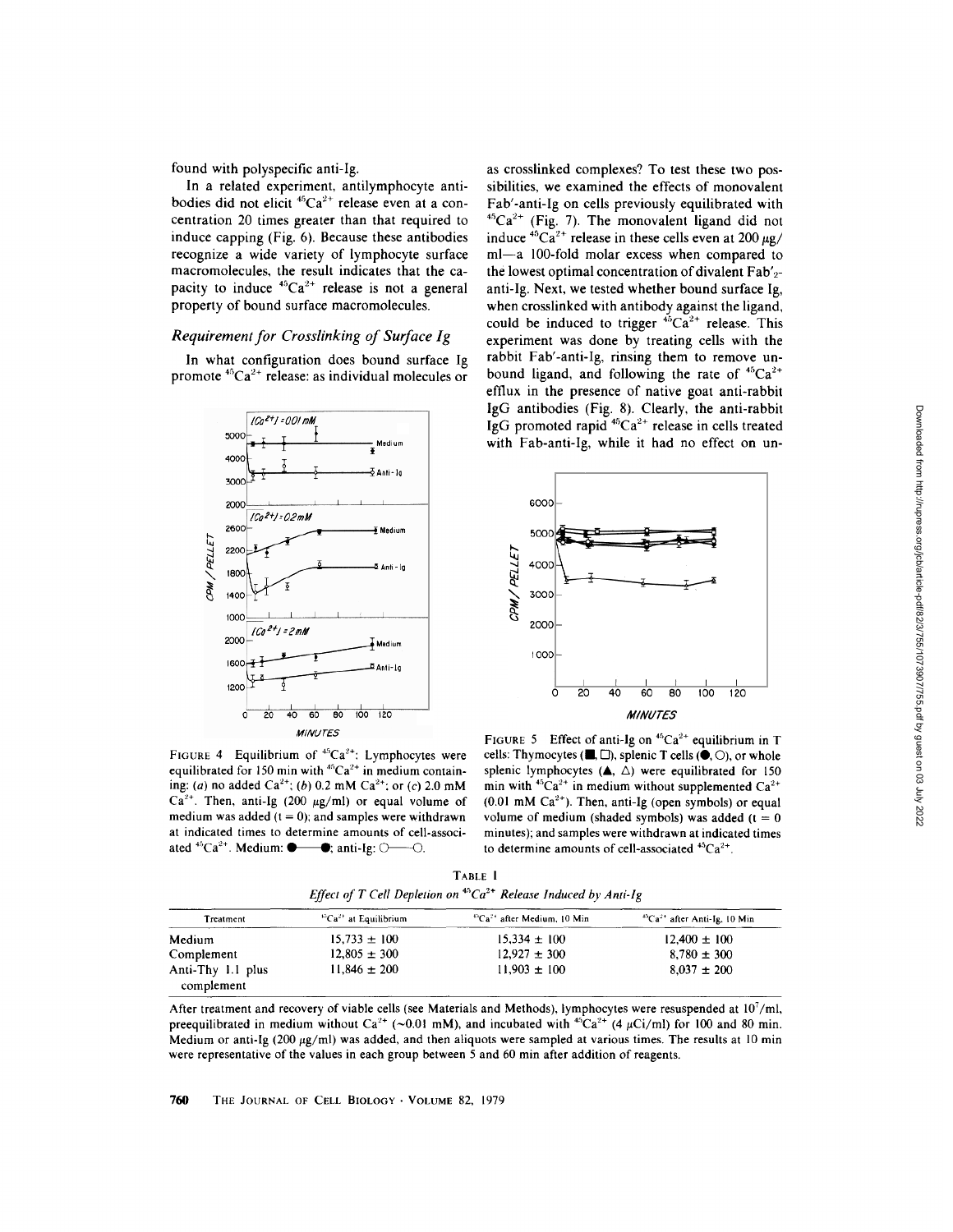

FIGURE 6 Effect of antibody specificity on Ca release: Lymphocytes were equilibrated with  ${}^{45}Ca<sup>2+</sup>$  as described in Fig. 5, then treated for 20 min with various antibodies in the indicated concentrations.  $Fab'_{2}$ -anti-Ig:  $\odot$ ---- $\odot$ ; Fab'2 -anti-Ig absorbed with mouse Ig-Sepharose: in Fig. 5, then treated for 20 min with various antibodies<br>in the indicated concentrations. Fab'<sub>2</sub>-anti-Ig:  $O$ —O;<br>Fab'<sub>2</sub>-anti-Ig absorbed with mouse Ig-Sepharose:<br> $\bullet$ , anti-IgM:  $\bullet$ , rabbit anti-lymphocyte an-<br>tibodi The absorbed with mouse ig-sepharose<br>  $\bullet$ , anti-IgM:  $\bullet$  and the experiments, comparable re-<br>sults were found after incubation for 10 or 60 min. Because some of the antibodies were tested in separate experiments, results are shown as % cpm/pellet relative to medium alone  $(100\%)$ .



FIGURE 7 Effect of monovalent anti-Ig on  ${}^{45}Ca^{2+}$  release: Lymphocytes were equilibrated with  ${}^{45}Ca^{2+}$  (4  $\mu$ C/ ml) as described in Fig. 5, then treated with Fab'-anti-Ig for the indicated times. The legend is included in the figure

treated cells. Furthermore, the rate of  $45Ca^{2+}$  efflux was unaffected by Fab'-anti-Ig alone or by addition of non-immune goat antibodies. These results indicate that crosslinking of surface Ig is a critical step for triggering  ${}^{45}Ca^{2+}$  release and imply that binding of individual surface Ig molecules alone does not generate a sufficient signal, if any at all.



FIGURE 8 Effect of crosslinking on  ${}^{45}Ca^{2+}$  release: Lymphocytes were equilibrated with  $45Ca^{2+}$  and treated with rabbit Fab'-anti-Ig as described in Fig. 7. Then, cells were rinsed (removing unbound Fab'-anti-Ig and <sup>45</sup>Ca<sup>2+</sup>) and placed in medium containing goat anti-rab-<br>bit IgG ( $\bigcirc$ —— $\bigcirc$ ), normal goat IgG ( $\blacktriangle$ —— $\blacktriangle$ ), or equal  $^{45}Ca^{2+}$ ) and placed in medium containing goat anti-rab-<br>bit IgG ( $\circ$ —— $\circ$ ), normal goat IgG ( $\bullet$ — $\bullet$ ), or equal volume of medium ( $\bullet$ — $\bullet$ ). Efflux of  $^{45}Ca^{2+}$  was measured by sampling at the indicated times and measuring the amount of cell-associated  ${}^{45}Ca^{2+}$  (see Fig. 3). Note that Fab'-anti-Ig did not alter the normal rate of  $45Ca^{2+}$ efflux except when crosslinked by goat anti-rabbit IgG . Goat anti-rabbit IgG alone had no effect on  $45Ca^{2+}$ release.

# Binding of Surface Ig Causes  $45Ca^{2+}$ Mobilization from Cell Interior

Preliminary localization of the  ${}^{45}Ca^{2+}$  released by anti-Ig was determined by experiments with  $La^{3+}$ .  $La^{3+}$  is a nonpenetrating ion which, at millimolar concentrations, has two effects on cellassociated Ca<sup>2+</sup>: (a) it displaces Ca<sup>2+</sup> bound to the external surface of the cell; and  $(b)$  it prevents exchange of  $Ca^{2+}$  across the plasma membrane (19). By exposing cells to  $La^{3+}$  and anti-Ig in different sequences, the manner of  ${}^{45}Ca^{2+}$  release by anti-Ig was compared to the known effects of  $La^{3+}$  on cell-associated <sup>45</sup>Ca<sup>2+</sup>. In Fig. 9,  $La^{3+}$ alone (closed squares) displaced  $\sim$  50% of the cellassociated  ${}^{45}Ca^{2+}$  within 1-2 min, after which little further displacement occurred. This displaced <sup>45</sup>Ca<sup>2+</sup> was taken to represent the amount of <sup>45</sup>Ca<sup>2+</sup> associated with the external cell surface (13) . A 5 minute exposure to anti-Ig alone caused the release of  $\sim$ 25% of the cell-associated <sup>45</sup>Ca<sup>2+</sup>, a level which persisted for  $>2$  h (data not shown).

Two experimental manipulations were done to compare the  ${}^{45}Ca^{2+}$  release produced by these agents. First, cells were exposed to  $La<sup>3+</sup>$  for various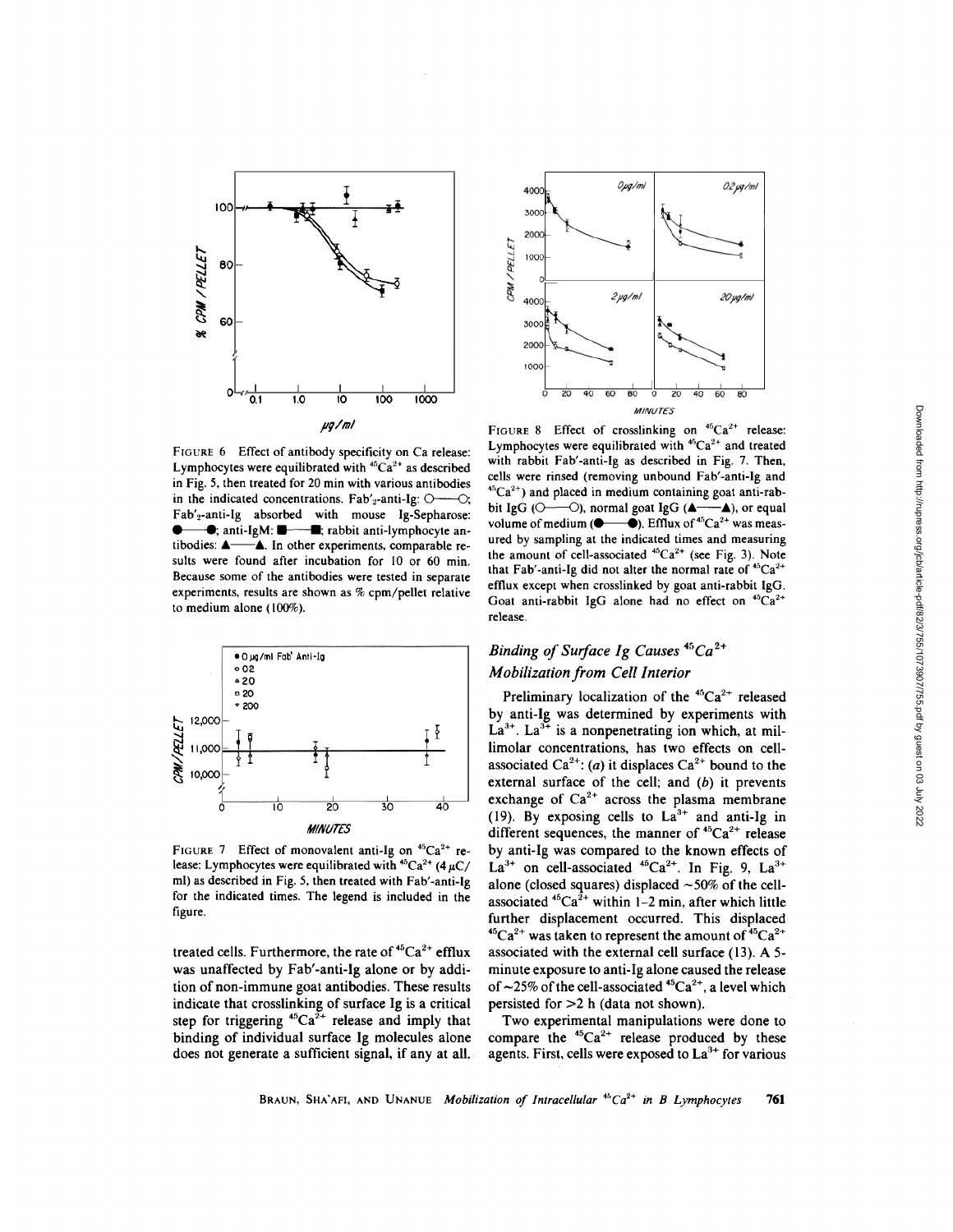

FIGURE 9 Location of  $45Ca^{2+}$  released by anti-Ig: Lymphocytes were equilibrated with  ${}^{45}Ca^{2+}$  as described in Fig. 5, then treated with anti-Ig (200  $\mu$ g/ml) and La<sup>3+</sup> (1 mM) in two different protocols: (a) anti-Ig  $\rightarrow$  La<sup>3+</sup>, treatment with anti-Ig for 5 min followed by treatment with  $La<sup>3+</sup>$  beginning at the time indicated by the arrow; (b) La<sup>3+</sup>  $\rightarrow$  anti-Ig, treatment with La<sup>3+</sup> (beginning at 0 min) for various times followed by treatment with anti-Ig for 5 min. Medium alone:  $\bullet$   $\bullet$ ; anti-Ig alone:  $\tilde{\bigcirc}$ — $\bigcirc$ : La<sup>3+</sup> alone:  $\blacksquare$  anti-Ig  $\rightarrow$  La<sup>3+</sup>:  $\Delta$ - $La^{3+} \rightarrow$  anti-Ig:  $\square$   $\square$ . Note that anti-Ig induced  $^{45}Ca^{2+}$  release only when present before La<sup>3+</sup>; also, treatment with anti-Ig followed by  $La^{3+}$  caused greater  $45Ca^{2+}$ release than that produced by  $La^{3+}$  alone.

times and to anti-Ig during the last 5 min of exposure to  $La^{3+}$  (open squares,  $La^{3+} \rightarrow$  anti-Ig); in this sequence, anti-Ig did not induce additional  ${}^{45}Ca^{2+}$  release. This outcome could be explained by two possibilities: (*a*) anti-Ig displaces only  $Ca^{2+}$ on the external cell surface, and this  $Ca<sup>2+</sup>$  had already been displaced by  $La^{3+}$ ; or (b) anti-Ig mobilizes  $Ca^{2+}$  from the cell interior, but this  $Ca^{2+}$ could not cross the plasma membrane because La<sup>3+</sup> blocks  $Ca^{2+}$  exchange.

The choice between these two possibilities was resolved by <sup>a</sup> second manipulation in which cells were exposed to anti-Ig for 5 min, followed by  $La<sup>3+</sup>$  for the indicated times (open triangles, anti-Ig  $\rightarrow$  La<sup>3+</sup>): in this sequence, anti-Ig and La<sup>3+</sup> produced an additive release of  ${}^{45}Ca<sup>2+</sup>$ . If anti-Ig only displaced  $45Ca^{2+}$  from the external cell surface, then the amount of  ${}^{45}Ca^{2+}$  released would not have exceeded that displaced by  $La^{3+}$  alone. However, if anti-Ig mobilized  $^{45}Ca^{2+}$  from the cell interior during the 5-minute period before  $La^{3+}$ was added, then an additional increment of  ${}^{45}Ca^{2+}$ release would have occurred. Therefore, it appeared that anti-Ig mobilized  $^{45}Ca^{2+}$  from a location inside the cell .

## Anti-Ig Does Not Affect<sup>42</sup> $K^+$  Exchange

The previous results indicated the striking effect of bound surface Ig on internal cell  ${}^{45}Ca^{2+}$ . To determine whether this effect was unique for  $Ca^{2+}$ or part of a more general perturbation of the ionic properties of the B cell, we performed similar measurements on the rates of exchange of  $^{42}K^+$ and  $^{22}Na^{+}$ . With  $^{42}K^{+}$ , the rates of influx (Fig.  $10a$ ) and efflux (Fig. 10c), as expected, followed first-order kinetics; the value of the rate constant for influx greatly exceeded that for efflux, presumably because of the presence of a large transmembrane  $K^+$  gradient (in human blood lymphocytes, the concentration of intracellular  $K^+$  was estimated to be <sup>150</sup> mM, compared to an extracelular  $K^+$  concentration of 5 mM [16, 21]). Under these conditions, anti-Ig did not affect the rates of influx and efflux for  ${}^{42}K^+$  nor did it alter the equilibrium level of cell-associated  $^{42}K^+$  (Fig. 10b). In preliminary experiments, the level of  $22$ Na<sup>+</sup> uptake was so low that no significant measurements could be made, and we were unable to include this ion in our studies. In related experiments, anti-Ig-induced  ${}^{45}Ca^{2+}$  release was tested in the presence of media in which NaCl had been replaced with equimolar KCl or choline chloride (Table 11). Although these media grossly altered the normal transmembrane gradients of  $Na<sup>+</sup>$  and  $K<sup>+</sup>$ , they did not block the stimulated  ${}^{45}Ca^{2+}$  release. Thus,  ${}^{45}Ca^{2+}$  release was not dependent on normal fluxes of  $Na^+$  and  $K^+$ .

### DISCUSSION

### Ion Transport in Unstimulated Lymphocytes

We report in this paper detailed studies of steady-state ion fluxes in murine lymphocytes and the use of this method for examining the ionic signals that may be generated by surface Ig, the antigen receptor of B lymphocytes. Both  ${}^{45}Ca^{2+}$ and  ${}^{42}K^+$  rapidly equilibrate across the lymphocyte plasma membrane when followed using the silicon oil centrifugation technique. The rate constants for  ${}^{45}Ca^{2+}$  influx and efflux were  $\sim 0.020$  min<sup>-1</sup> and  $0.015$  min<sup>-1</sup>, respectively. Although this type of analysis has not been used in previously published studies on lymphocyte ion fluxes, we calculated similar values for  $^{45}Ca^{2+}$  influx (0.02–0.03  $min^{-1}$ ) from data reported by Whitney and Sutherland (37) on human blood lymphocytes. As in our study, the steady-state rate of calcium ex-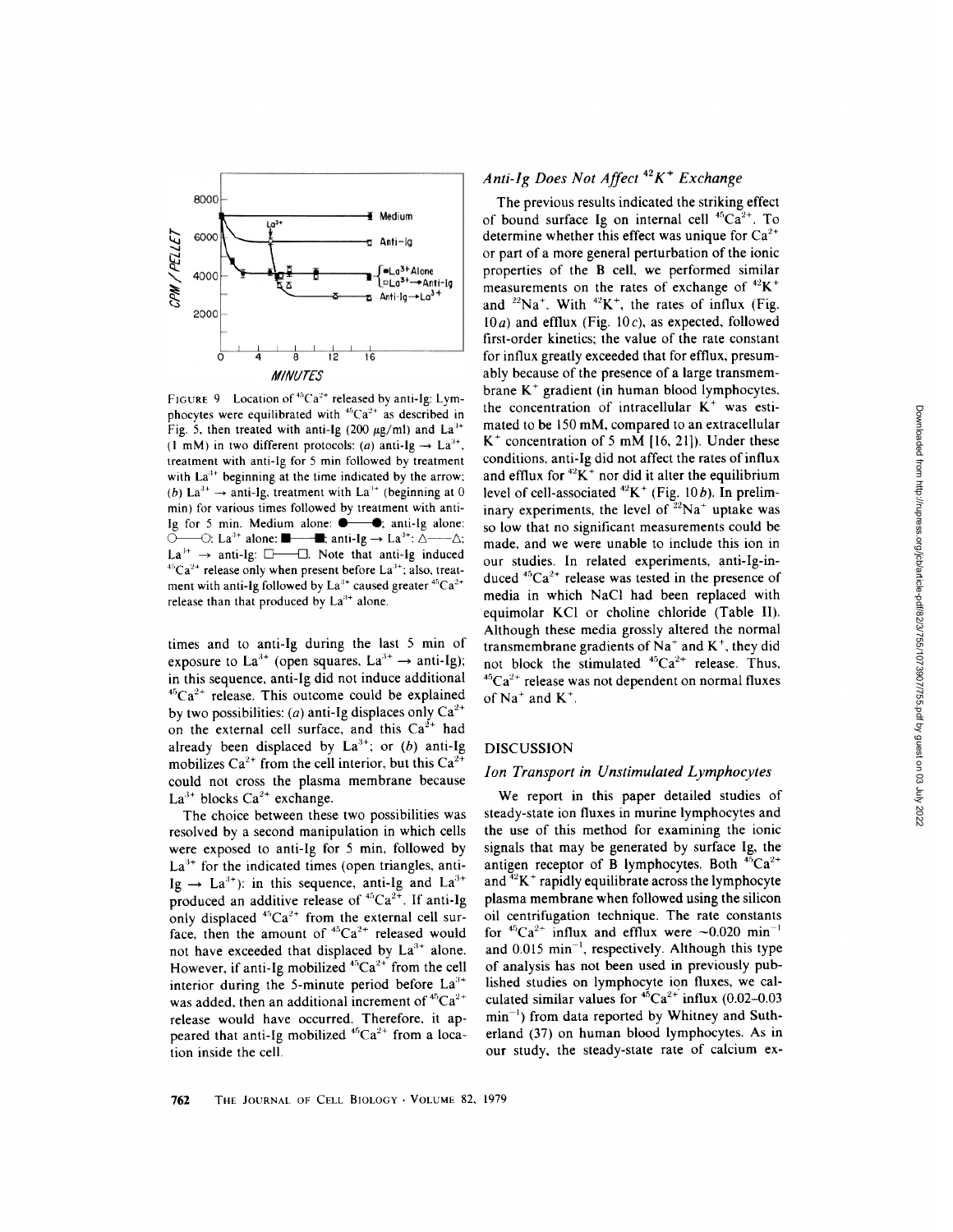

FIGURE 10 Effect of anti-Ig on  $^{42}K^+$  exchange: (a) Uptake of  ${}^{42}K^+$ : Lymphocytes were preequilibrated for 60 min in medium supplemented with 1.2 mM  $Ca^{2+}$ , then treated simultaneously with  $^{42}K^+$  (40  $\mu$ C/ml) and anti-Ig (or equal volume of medium), and sampled at the indicated times to determine the amount of cell-associated  $^{42}K^+$ . (b) Equilibrium of  $^{42}K^+$ : Lymphocytes were treated with  $^{42}$ K<sup>+</sup> as described in a, equilibrated for 200 min, then treated with anti-Ig or equal volume of medium sampled at the indicated times. (c) Efflux of  $^{42}K^+$ : Lymphocytes were equilibrated for 200 min with  ${}^{42}$ K<sup>+</sup>, then rinsed, placed in fresh medium containing anti-Ig or equal volume of medium, and sampled at the indicated times. Medium anti-Ig 0--0. Insets: Unidirectional rate constants were determined by plotting values for  $42K^+$  uptake or efflux according to the relationship described in Materials and Methods. The rate constants were representative of two different experiments (range in values between experiments was  $< 0.003$  min<sup>-1</sup>).

change appeared to be relatively constant over a 1,000-fold range of extracellular calcium concentration, suggesting that the rate-limiting step was not dependent on the transmembrane ion gradient. Several other groups have reported cursory studies of  $45Ca^{2+}$  fluxes in human blood lymphocytes, murine spleen cells, and thymocytes  $(1, 11, 12, 14, 14)$ 23). However, the magnitude and rate of ion exchange varied widely, probably reflecting species differences, the relative purity of the lymphocyte population from contaminating monocytes (a cell type which transports  $Ca^{2+}$  much more rapidly than lymphocytes [3, 20]), and the different methods used for measuring cell-associated  $Ca^{2+}$ .

The rate constants for  $^{42}K^+$  influx and efflux were  $\sim 0.027$  and 0.010 min<sup>-1</sup>, respectively; the large difference in unidirectional rates probably reflect the high concentration of  $K^+$  in the lymphocytes, together with a relatively high cell permeability to  $K^+$  (16, 21). We are not aware of studies on the kinetics of  $K^+$  exchange in murine lymphocytes; among the available studies on human blood lymphocytes, we calculated values ranging between  $0.005$  and  $0.01$  min<sup>-1</sup> for both influx and efflux (26, 33). The slow rate of  $^{42}K^+$ influx reported in these studies was surprising, but comparison with other studies is hampered by the differences in methods and species already enumerated. The particular sensitivity of ion transport studies to experimental artifacts has been analyzed by some of these authors (14, 33).

### Bound Surface Ig Mobilizes Intracellular Ca

Lymphocytes released 20-30% of their exchangeable calcium pool within 2 min after treatment with anti-1g, and the reduced size of the exchangeable pool persisted after stimulation for  $>2$  h. The exclusive role of surface Ig in mediating this response was demonstrated by the:  $(a)$  dependence on anti-Ig concentration; (b) effectiveness of Fab'<sub>2</sub>-anti-Ig or anti-IgM antibodies (thus excluding the requirement for the conventional Fc receptor); (c) ineffectiveness of anti-Ig adsorbed with IgG-Sepharose to remove anti-Ig specificities; and  $(d)$  restriction of the response to B cells, the lymphocyte subpopulation which bears the surface Ig molecule.

Two other features were identified concerning the steps which lead from binding of surface Ig to the release of  ${}^{45}Ca^{2+}$ : (a) binding alone (by rabbit monovalent Fab'-anti-Ig) did not trigger  ${}^{45}Ca^{2+}$ release, but crosslinking the bound monovalent antibody by anti-rabbit IgG antibodies restored the response. These results demonstrated that anti-Ig most likely did not cause  $45Ca^{2+}$  release by

#### BRAUN, SHA'AFI, AND UNANUE Mobilization of Intracellular  $^{45}Ca^{2+}$  in B Lymphocytes 763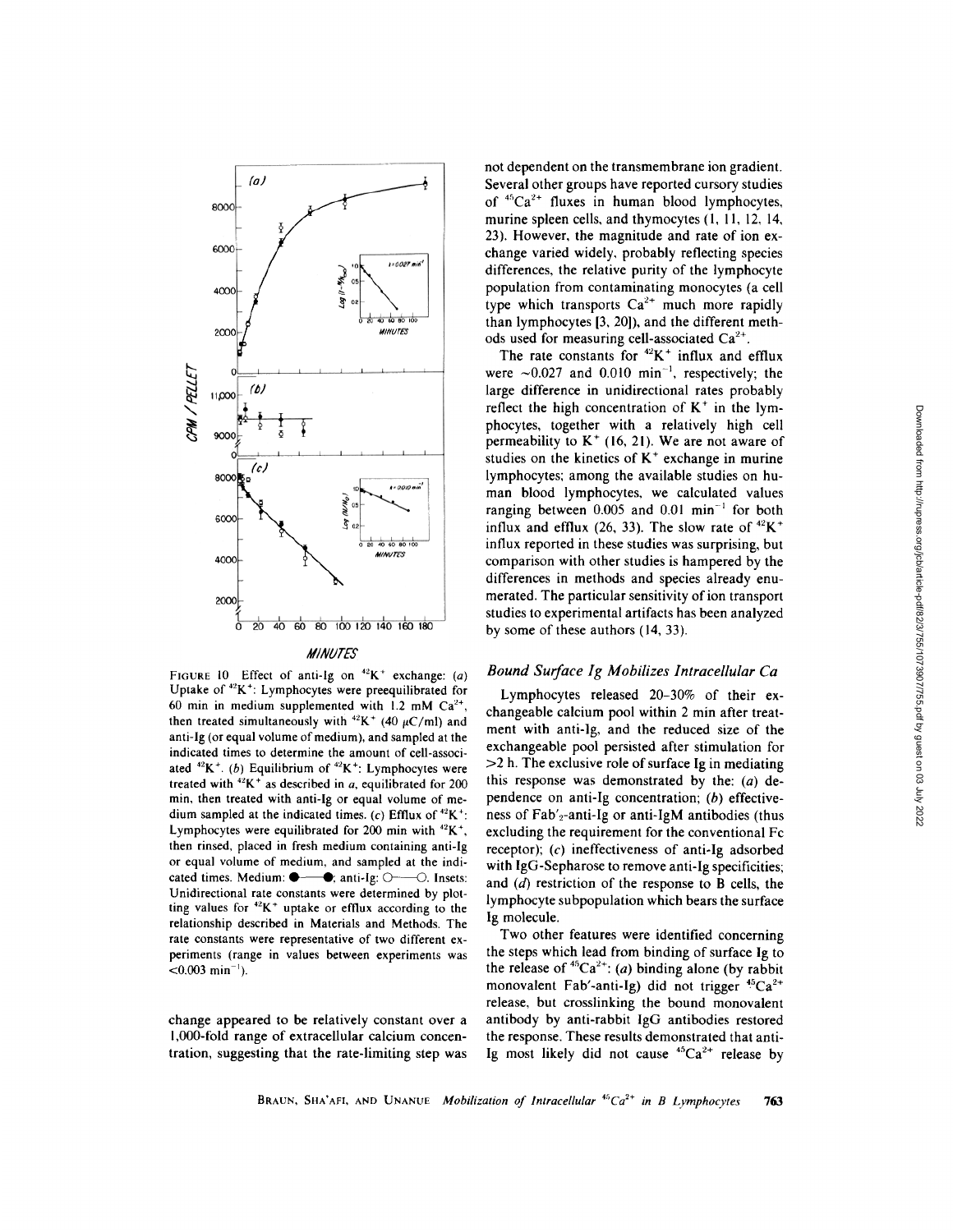| Medium     | ${}^{45}Ca23$ at Equilibrium | 10 Min          |                | 90 Min          |                 |
|------------|------------------------------|-----------------|----------------|-----------------|-----------------|
|            |                              | Medium          | Anti-Ig        | Medium          | Anti-1g         |
| NaCl       | $4,722 \pm 139$              | $4,648 \pm 97$  | $3.915 \pm 54$ | $4.727 \pm 38$  | $3.488 \pm 28$  |
| Choline Cl | $5.328 \pm 128$              | $5.161 \pm 140$ | $4.222 \pm 78$ | $4.693 \pm 58$  | $3.716 \pm 53$  |
| KCI        | $7.620 \pm 82$               | $7.609 \pm 78$  | $6.925 \pm 72$ | $6.710 \pm 250$ | $5.048 \pm 100$ |

TABLE <sup>11</sup> Effect of Extracellular Ions on  $45Ca^{2+}$  Release

directly displacing  $45Ca^{2+}$  from the surface Ig molecule but instead elicited  $45Ca^{2+}$  release after a signal involving receptor crosslinking, an event which also promotes surface Ig redistribution . A role for receptor crosslinking has also been demonstrated in  $Ca^{2+}$ -dependent mast cell degranulation triggered by the IgE receptor (31) and the accelerated glucose metabolism of adipocytes elicited by the insulin receptor (18) .

(b) Experiments with  $La^{3+}$  demonstrated that surface Ig triggers release of  ${}^{45}Ca^{2+}$  from the cell interior, not from the external surface of the plasma membrane. This result implies that bound surface Ig initiates a transmembrane signal which causes the mobilization of  ${}^{45}Ca^{2+}$  from an internal store, thereby raising the concentration of free cytoplasmic  $Ca^{2+}$ . The nature of this signal and the precise location of the  $Ca^{2+}$  store are unknown. However, preliminary experiments with chlortetracycline, a lipophilic dye with fluorescence characteristics that reflect the amount of membraneassociated  $Ca^{2+}$  (6, 7), suggest that a rapid release of membrane-associated  $Ca^{2+}$  occurs within 15 s after exposure to anti-Ig (unpublished). It is interesting to note that  $La^{3+}$  (1 mM) does not block Ig capping (unpublished observation). The difference between the effect of  $La^{3+}$  on Ig capping and anti-Ig-induced  ${}^{45}Ca^{2+}$  release may reflect the capacity of cells to internally sequester free cytoplasmic  $Ca<sup>2+</sup>$  into mitochondria or other membrane-bound sites (2).

Other studies of the ionic responses triggered by ligands to lymphocyte surface macromolecules have been limited to lectins with mitogenic activity, such as concanavalin A and phytohemagglutinin. In certain conditions, these agents accelerate  $Ca^{2+}$  influx (37, 1) and K<sup>+</sup> fluxes (26, 32); in addition, phytohemagglutinin increases lymphocyte permeability to other types of small molecules (24, 25) perhaps, in part, by promoting the formation of gap junctions (22). Thus, the effects of lectins on lymphocyte ionic properties are quite distinct from the effects of anti-Ig.

Steady-state ion fluxes may be complicated by subtle variations in experimental technique which alter the equilibrium state. Two discrepant results may be examples of this difficulty. In one case, treatment of splenic lymphocytes with anti-Thy-1.2 and complement enriched for lymphocytes bearing surface Ig but did not proportionately enrich for responsiveness of the lymphocytes to anti-Ig (Table I). This discrepancy may have been related to the reduced equilibrium level of  ${}^{45}Ca^{2+}$ per cell also observed when cells were treated with complement. The reduced  ${}^{45}Ca^{2+}$  uptake may have indicated cell damage among the surviving lymphocytes which also attenuated their responsiveness to anti-Ig. In another example, anti-Ig appeared to reduce the equilibrium level of  ${}^{45}Ca^{2+}$  in efflux (Fig. 3) and equilibrium (Fig. 4) experiments but not in influx experiments (Fig. 2). We suspected that this discrepancy might have been related to incomplete preequilibration time or poor nutritional state of the cells. However, the effect of anti-Ig on  ${}^{45}Ca^{2+}$  uptake was not altered by varying the preequilibration time or by use of medium supplemented with amino acids, divalent anions, and vitamins (data not shown). Therefore, the apparent lack of effect on equilibrium  ${}^{45}Ca^{2+}$ levels under these conditions may have reflected complex processes such as a simultaneous change in both exchangeable and nonexchangeable  $Ca^{2+}$ pools that could not be resolved by our techniques .

# Is Mobilization of  $Ca^{2+}$  the Event Which Mediates Capping and Locomotion?

The close association of  $Ca^{2+}$  mobilization and surface Ig capping is demonstrated by the same time course, dose dependence on anti-Ig, require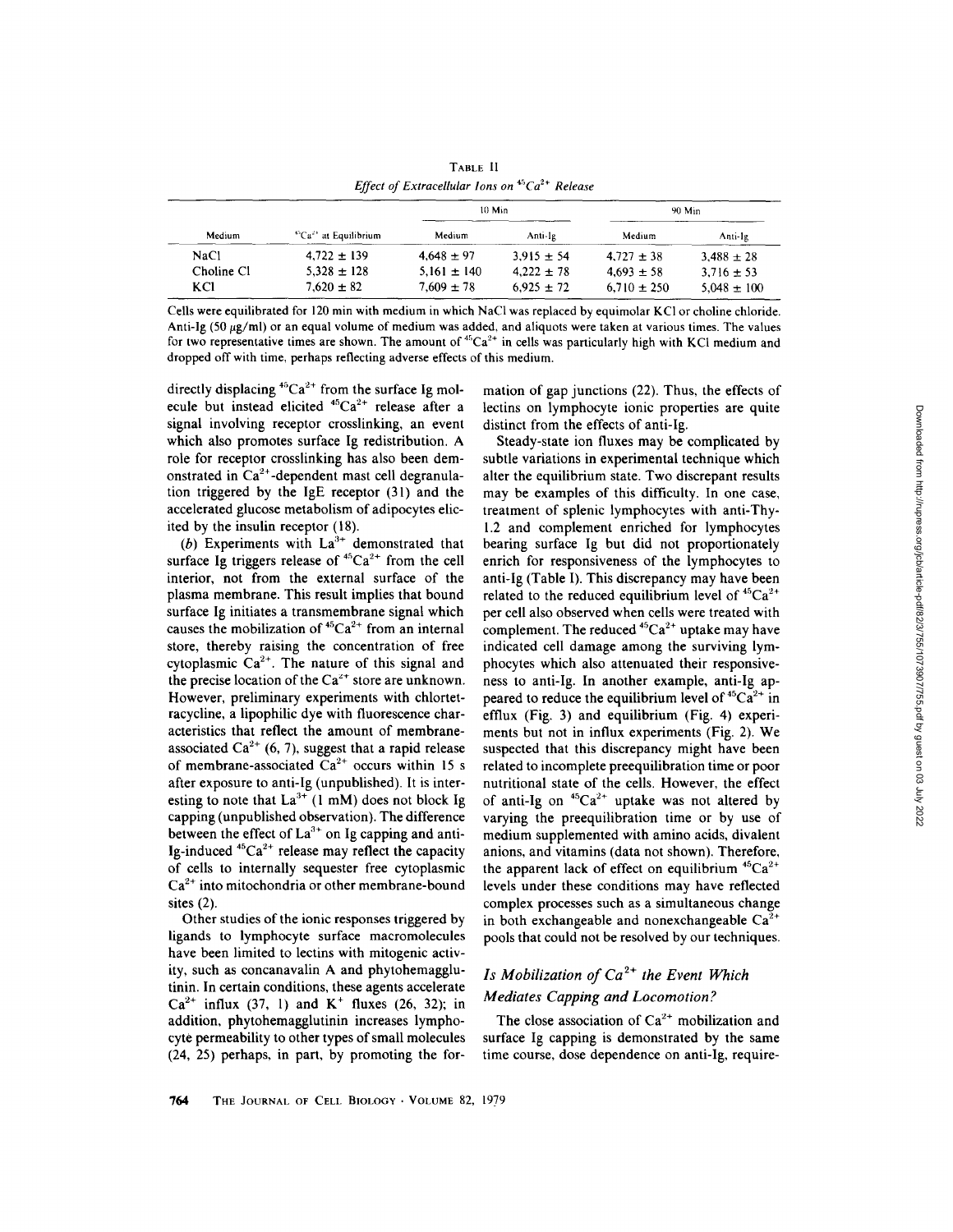ment for crosslinking of surface Ig, and lack of requirement for extracellular ions. Furthermore, anti-lymphocyte antibodies which induce capping by aprocess apparently unrelated to microfilament activation do not produce detectable changes in  $Ca<sup>2+</sup>$  fluxes. (As described previously, this second form of capping is slow and not accompanied by stimulation of translatory motion [4].) These correlations suggest that mobilization of intracellular calcium may represent an early, physiological, ionic signal required for the contractile activation of lymphocytes resulting in capping of surface Ig.

We believe that this ionic process may be divided into certain distinct steps: (a) Crosslinking of surface Ig triggers local mobilization of  $Ca<sup>2</sup>$ from an underlying  $Ca^{2+}$  store. (b) Resultant elevation of free cytoplasmic  $Ca^{2+}$  concentration segmentally activates the associated microfilament network, producing asymmetric contraction. (c)  $Ca<sup>2+</sup>$  transport across the plasma membrane (and resequestration within the cell) restores the original cytoplasmic  $Ca^{2+}$  level, while producing a net reduction in the intracellular  $Ca^{2+}$  pool. Summation of the asymmetric contractions by each unit of surface Ig and microfilaments would generate net redistribution to a pole of the cell, i.e., capping.

Proof of this scheme will await clarification of the transmembrane events leading to  $Ca^{2+}$  mobilization and the identification of the calcium-sensitive contractile unit. The central role of calcium in lymphocyte contractility is supported by the experiments with  $Ca^{2+}$  ionophores, mentioned previously, in which direct elevation of the level of cytoplasmic  $Ca^{2+}$  promotes dramatic activation of the contractile apparatus.

This work was supported by National Institutes of Health grants AI <sup>14732</sup> and GM 02220.

Received for publication 6 March 1979.

#### **REFERENCES**

- 1. ALLWOOD, G., G. L. ASHERSON, M. J. DAVEY, and P. J. GOODFORD.<br>1971. The early uptake of radioactive Ca<sup>2+</sup> by human lymphocytes<br>treated with phytohemagglutinin. *Immunology*. **21:509**-516.
- 2. BAKER, P. F. 1976. The regulation of intracellular calcium. Soc. Exp. Biol 30:67-88
- 3. BOUCEK, M. M., and R. SNYDERMAN. 1976. Calcium influx requirement for human neutrophil chemotaxis: inhibition by lanthanum chloride Science (Wash. D. C.). 193:905-907.
- 4. BRAUN, J., K. FUJIWARA, T. D. POLLARD, and E. R. UNANUE. 1978. Two distinct mechanisms for redistribution of lymphocyte surface macromolecules. I. Relationship to cytoplasmic myosin. J. Cell Biol. 79-.409-418 .
- 5. BRAUN, J., K. FUJIWARA, T. D. POLLARD, and E. R. UNANUE. 1978. Two distinct mechanisms for redistribution of lymphocyte surface macromolecules . II Contrasting effects of local anesthetics and a calcium ionophore. J. Cell Biol. 79:419-426.
- 6. CASWELL, A. H., and J. D. HUTCHINSON. 1971. Visualization of membrane-bound cations by a fluorescent technique. Biochem. Biophys. Res. Commun 42:43-49.
- 7. CHANDLER, D. E., and J. A. WILLIAMS, 1978. Intracellular divalent cation release in pancreatic acinar cells during stimulus-secretion coupling. I. Use of chlortetracycline as a fluorescent probe. J. Cell. Biol.<br>76-371-385
- 76:371-385 . 8. DE PETRIS, S. <sup>1975</sup> . Concanavalin A receptors, immunoglobulins. and  $\theta$  antigens of the lymphocyte surface. J. Cell Biol. 65:123-133.
- 9. DE PETRIS, S., and M. C. RAFF. 1973. Fluidity of the plasma membrane and its implications for cell movement. Ciba Found. Symp. 14:27-55. 10. FLANAGAN, J., and G. L. E. KOCH. 1978. Cross-linked surface Ig
- attaches to actin. Nature (Lond.). 273:278-281. FOREMAN, J. C., J. L. MONGAR, and B. D. GOMPERTS. 1973. Calcium ionophores and movement of calcium ions following the physiological
- stimulus to a secretory process. *Nature* (*Lond.*). **245:24**9-251.<br>12. FREEDMAN, M. H., M. C. RAFF, and B. GOMPERTS. 1975. Induction of increased calcium uptake in mouse T lymphocytes by concanavalin A and its modulation by cyclic nucleotide. Nature (Lond.). 255:378-382.
- 13. HELLMAN, B. 1978. Calcium and pancreatic  $\beta$  cell function. III. Validity of the La<sup>3+</sup>-wash technique for discriminating between superficial and
- intracellular "Ca<sup>-+</sup>. Biochim. Biophys. Acia. 540:534-542.<br>14. HESKETH, T. R., G. A. SMITH, M. D. HOUSLAY, G. B. WARREN, and J C. METCALFE. <sup>1977</sup> . Is an early calcium flux necessary to stimulate
- lymphocytes? *Nature (Lond.)* . 267:490-494.<br>15. HOFFSTEIN, S., and G. WEISSMAN, 1978. Microfilaments and microtubules in  $Ca<sup>2+</sup>$  ionophore-induced secretion of lysosomal enzymes from
- human polymorphonuclear leucocytes. *J. Cell Biol. 78:769–781*.<br>16. HOLIAN, S. W., A. HOLIAN, and R. P. DANIELE. 1977. Potassium concentration in human lymphocytes: correlation with membrane po-
- tential. Fed. Proc. 36:1233.<br>17. JULIUS, M. H., E. SIMPSON, and L. A. HERZENBERG. 1973. A rapid method for the isolation of functional thymus-derived murine lymphocytes Eur. J. Immunol. 3:645-649.
- 18. KAHN, C. R., K. L. BAIRD, D. B. JARRETT, and J. S. FLIER. 1978. Direct demonstration that crosslinking or aggregation is important in insuline<br>action. Proc. Natl. Acad. Sci. U. S. A. 75:4209-4013.<br>19. Mikkelson, R. B. 1976. Lanthanides as calcium probes in biomem-
- branes. In Biological Membranes. D. Chapman and D. F. H. Wallach, editors. Academic Press, Inc., N. Y. 3:153-190.
- 20. NACCACHE, P. H., H. J. SHOWELL, E. L. BECKER, and R. I. SHA'AFI. 1977 . Transport of sodium, potassium, and calcium across rabbit polymorphonuclear leucocyte membranes. Effect of chemotactic factor. J. Cell Biol. 73.428-444 .
- 21. NEGENDANK, W. G., and C. R. COLLEIR. 1976. Ion content of human lymphocytes: The effects of Con A and anabain.  $Exp$ . Cell Res. 101:31-40
- 40. 22. OLIVEIRA-CASTRO, G . M., and G . A. Dos REIS <sup>1977</sup> . Cell communication in the immune response . In Intracellular Communication, W. C. De Mello, editor. Plenum Press, N.Y. 201-230.
- 23. OZATA, K., L. HUONG, and J. D. EBERT. 1977. Accelerated calcium ion uptake in murine thymocytes induced by Con A. J. Cell. Physiol. 93:<br>153-160.
- 153-160. <sup>24</sup> PETERS, <sup>J</sup> . H . and P HAUSEN . <sup>1971</sup> Effect of phytohemagglutinin on lymphocyte membrane transport. I. Stimulation of uridine uptake. Eur. J. Biochem. 19:502-508 .
- 25. PETERS, J. H., and P. HAUSEN. 1971. Effect of phytohemagglutinin on lymphocyte membrane transport. II. Stimulation of facilitated diffusion of 3-O-methyl glucose. Eur. J. Biochem. 19:509-513.
- 26. QUANTEL, M. R., and J. G. KAPLAN. 1979. Early stimulation of postassium uptake in lymphocytes treated with phytohemagglutinin.  $Exp$ .<br>Cell Res 63-230-233
- Cell Res 63:230-233. <sup>27</sup> SCHREINER, G . F., K. FUIIWARA, T D . POLLARD, and E . R . UNANUE. 1977 Redistribution of myosin accompanying capping of surface Ig. J. Exp. Med. 145:1393-1398.
- 28. SCHREINER, G. F., and E. R. UNANUE. 1976. The disruption of immunoglobulin caps by local anesthetics. Clin. Immunol. Immunopathol. 6: 264-269 .
- 29. SCHREINER, G. F., and E. R. UNANUE. 1976. Membrane and cytoplasmic changes in B lymphocytes induced by ligand-surface immunoglob-
- ulin interaction. Adv. Immunol. 24:38-165.<br>30. SEEMAN, P. 1972. The membrane actions of anesthetics and tranquilizers. Pharmacol. Rev. 24:583-655
- 31. SEGAL, D. M., J. D. TAUROG, and H. METZGAR. 1977. Dimeric immunoglobulin E serves as <sup>a</sup> unit signal for mast cell degranulation. Proc. Nail. Acad. Sci. U. S. A 74:2993-2997.
- 32. SEGAL, G. B., M. M. HOLLANDER, B. R. GORDON, M. R. KLAMPERER, and M. A. LICHTMAN. 1975. A rapid PHA-induced alteration in lymhocyte potassium permeability. J. Cell Physiol. 66:327-336.
- <sup>33</sup> . SEGAL, G . B., and M. A LICHTMAN . <sup>1978</sup> The effect of method on the measurement of K' concentration in PHA-treated human blood lymphocytes. Exp. Cell Res. 112:95-102.

BRAUN, SHA'AFI, AND UNANUE Mobilization of Intracellular  ${}^{45}Ca<sup>2+</sup>$  in B Lymphocytes 765